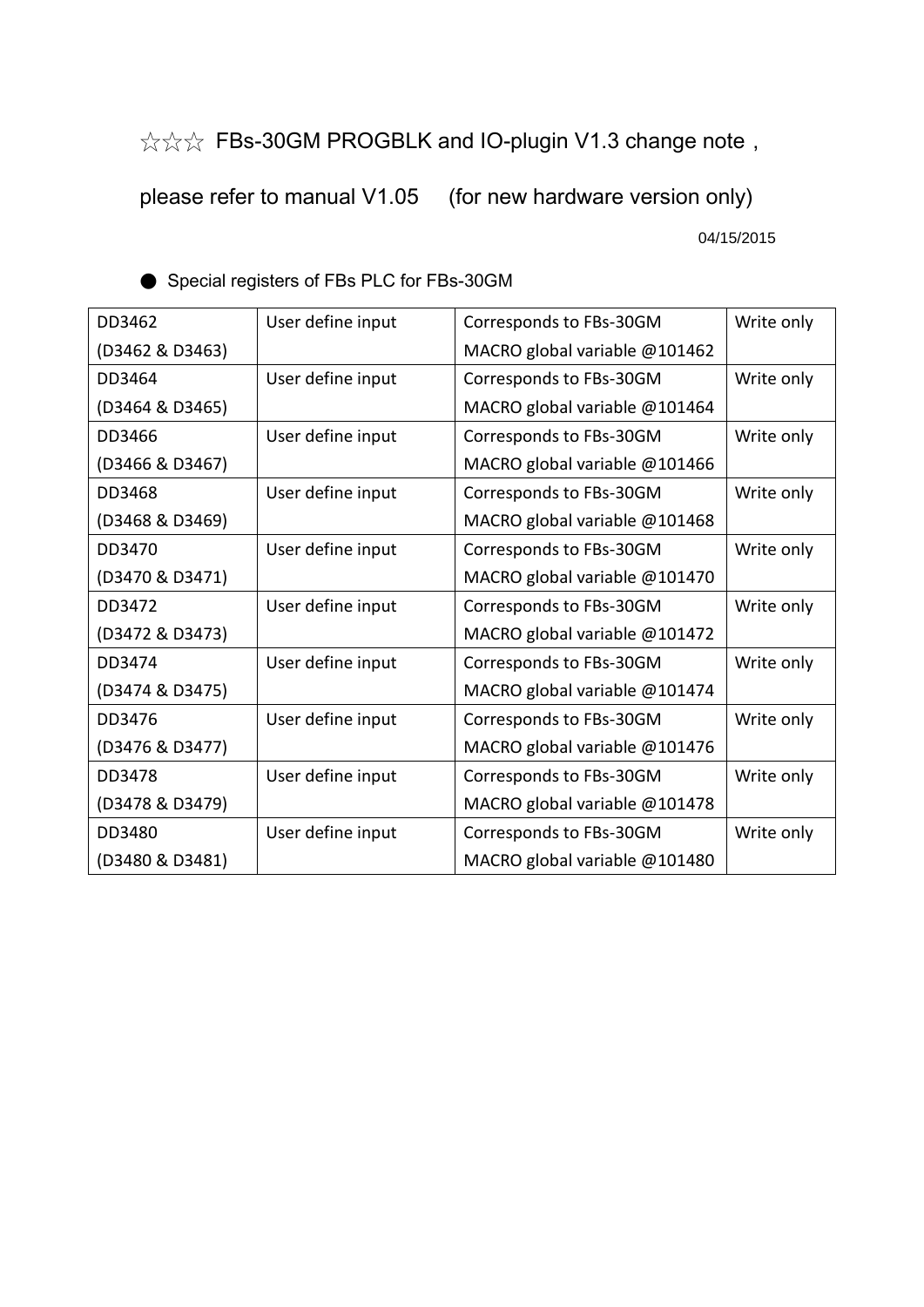☆☆☆ FBs-30GM PROGBLK and IO-plugin V1.2 change note,

## please refer to manual V1.04 04/15/2015

|       |  | The signal from $X$ + limit switch enables the flag ON, then the                 |  |
|-------|--|----------------------------------------------------------------------------------|--|
| M1490 |  | Over Travel X+ controller change to feed hold mode and can retract only in the   |  |
|       |  | opposite direction by MPG or JOG.                                                |  |
|       |  | The signal from X- limit switch enables the flag ON, then the                    |  |
| M1491 |  | Over Travel X- controller change to feed hold mode and can retract only in the   |  |
|       |  | opposite direction by MPG or JOG.                                                |  |
|       |  | The signal from $Y$ + limit switch enables the flag ON, then the                 |  |
| M1492 |  | Over Travel $Y+$ controller change to feed hold mode and can retract only in the |  |
|       |  | opposite direction by MPG or JOG.                                                |  |
|       |  |                                                                                  |  |
|       |  | The signal from Y- limit switch enables the flag ON, then the                    |  |
| M1493 |  | Over Travel Y- controller change to feed hold mode and can retract only in the   |  |
|       |  | opposite direction by MPG or JOG.                                                |  |
|       |  | The signal from $Z$ + limit switch enables the flag ON, then the                 |  |
| M1494 |  | Over Travel $Z+$ controller change to feed hold mode and can retract only in the |  |
|       |  | opposite direction by MPG or JOG.                                                |  |
|       |  | The signal from Z- limit switch enables the flag ON, then the                    |  |
| M1495 |  | Over Travel Z- controller change to feed hold mode and can retract only in the   |  |

● State relays of FBs PLC for FBs-30GM

## ● Special registers of FBs PLC for FBs-30GM

| D3432           | Control VO value  | Range: $-10000 \approx +10000$ | Write only |
|-----------------|-------------------|--------------------------------|------------|
|                 |                   | VO range: $-10V \approx +10V$  |            |
| DD3434          | User define input | Corresponds to FBs-30GM        | Write only |
| (D3434 & D3435) |                   | MACRO global variable @101462  |            |
| DD3436          | User define input | Corresponds to FBs-30GM        | Write only |
| (D3436 & D3437) |                   | MACRO global variable @101464  |            |
| DD3438          | User define input | Corresponds to FBs-30GM        | Write only |
| (D3438 & D3439) |                   | MACRO global variable @101466  |            |
| DD3440          | User define input | Corresponds to FBs-30GM        | Write only |
| (D3440 & D3441) |                   | MACRO global variable @101468  |            |
| DD3442          | User define input | Corresponds to FBs-30GM        | Write only |
| (D3442 & D3443) |                   | MACRO global variable @101470  |            |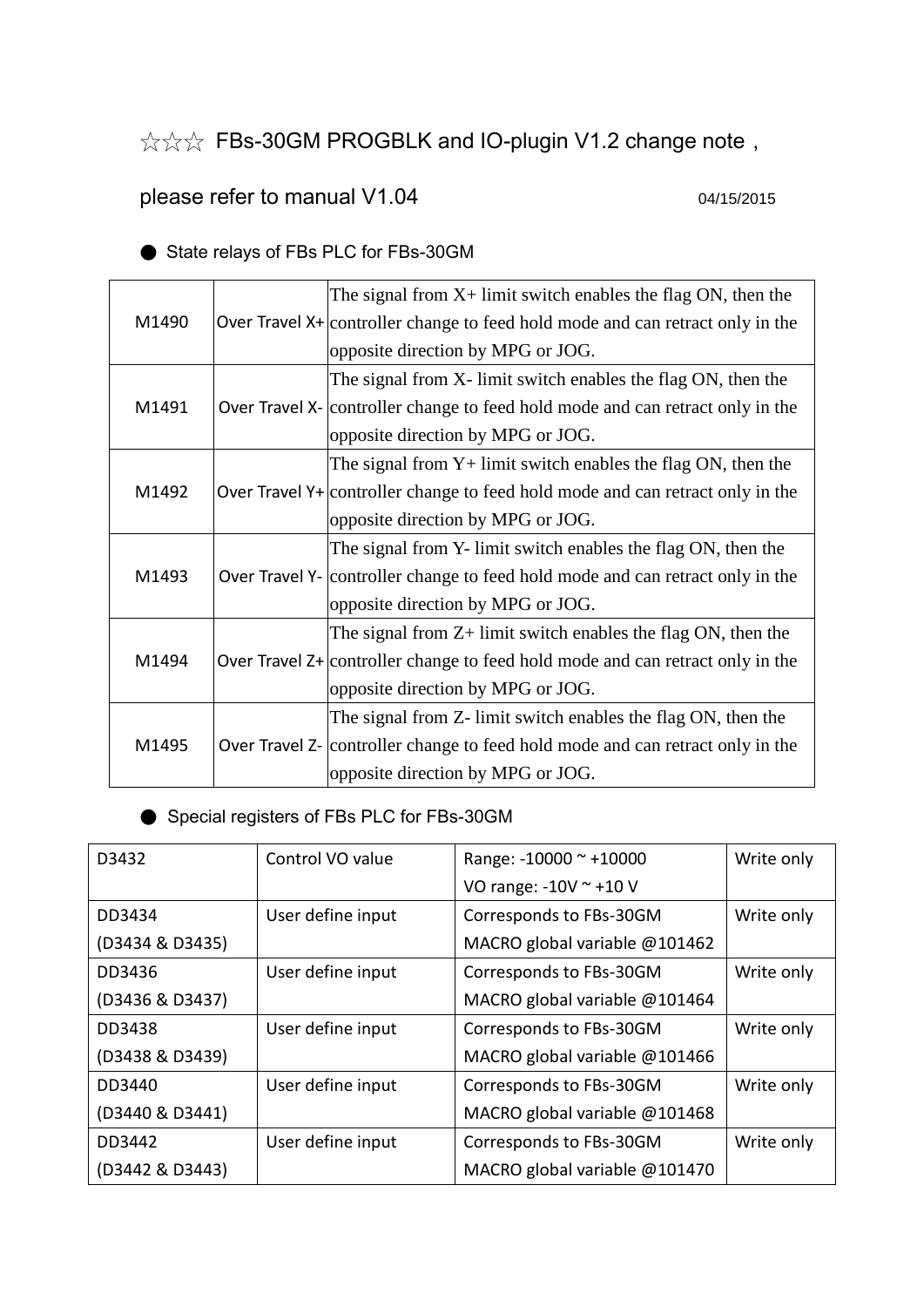| DD3444          | User define input | Corresponds to FBs-30GM       | Write only |
|-----------------|-------------------|-------------------------------|------------|
| (D3444 & D3445) |                   | MACRO global variable @101472 |            |
| DD3446          | User define input | Corresponds to FBs-30GM       | Write only |
| (D3446 & D3447) |                   | MACRO global variable @101474 |            |

| D3302           | M Code (00~99)       | When the controller doing M       | Read only |
|-----------------|----------------------|-----------------------------------|-----------|
|                 |                      | CODE, it will put the contents of |           |
|                 |                      | M CODE in here.                   |           |
| D3303           | S Code (0000~9999)   | When the controller doing S       | Read only |
|                 |                      | CODE, it will put the contents of |           |
|                 |                      | S CODE in here.                   |           |
| DD3304          | Program Coordinate X | X axis program coordinate         | Read only |
| (D3304 & D3305) |                      | position, the unit is the minimum |           |
|                 |                      | input unit LIU.                   |           |
| DD3306          | Program Coordinate Y | Y axis program coordinate         | Read only |
| (D3306 & D3307) |                      | position, the unit is the minimum |           |
|                 |                      | input unit LIU.                   |           |
| DD3308          | Program Coordinate Z | Z axis program coordinate         | Read only |
| (D3308 & D3309) |                      | position, the unit is the minimum |           |
|                 |                      | input unit LIU.                   |           |
| DD3310          | Machine Coordinate X | X axis machine coordinate         | Read only |
| (D3310 & D3311) |                      | position, the unit is the minimum |           |
|                 |                      | input unit LIU.                   |           |
| DD3312          | Machine Coordinate Y | Y axis machine coordinate         | Read only |
| (D3312 & D3313) |                      | position, the unit is the minimum |           |
|                 |                      | input unit LIU.                   |           |
| DD3314          | Machine Coordinate Z | Z axis machine coordinate         | Read only |
| (D3314 & D3315) |                      | position, the unit is the minimum |           |
|                 |                      | input unit LIU.                   |           |
| DD3316          | Compound feedrate    | Unit:LIU/min                      | Read only |
| (D3316 & D3317) |                      |                                   |           |
| DD3318          | X Axis Velocity      | Unit:BLU/min                      | Read only |
| (D3318 & D3319) |                      |                                   |           |
| DD3320          | Y Axis Velocity      | Unit:BLU/min                      | Read only |
| (D3320 & D3321) |                      |                                   |           |
| DD3322          | Z Axis Velocity      | Unit:BLU/min                      | Read only |
| (D3322& D3323)  |                      |                                   |           |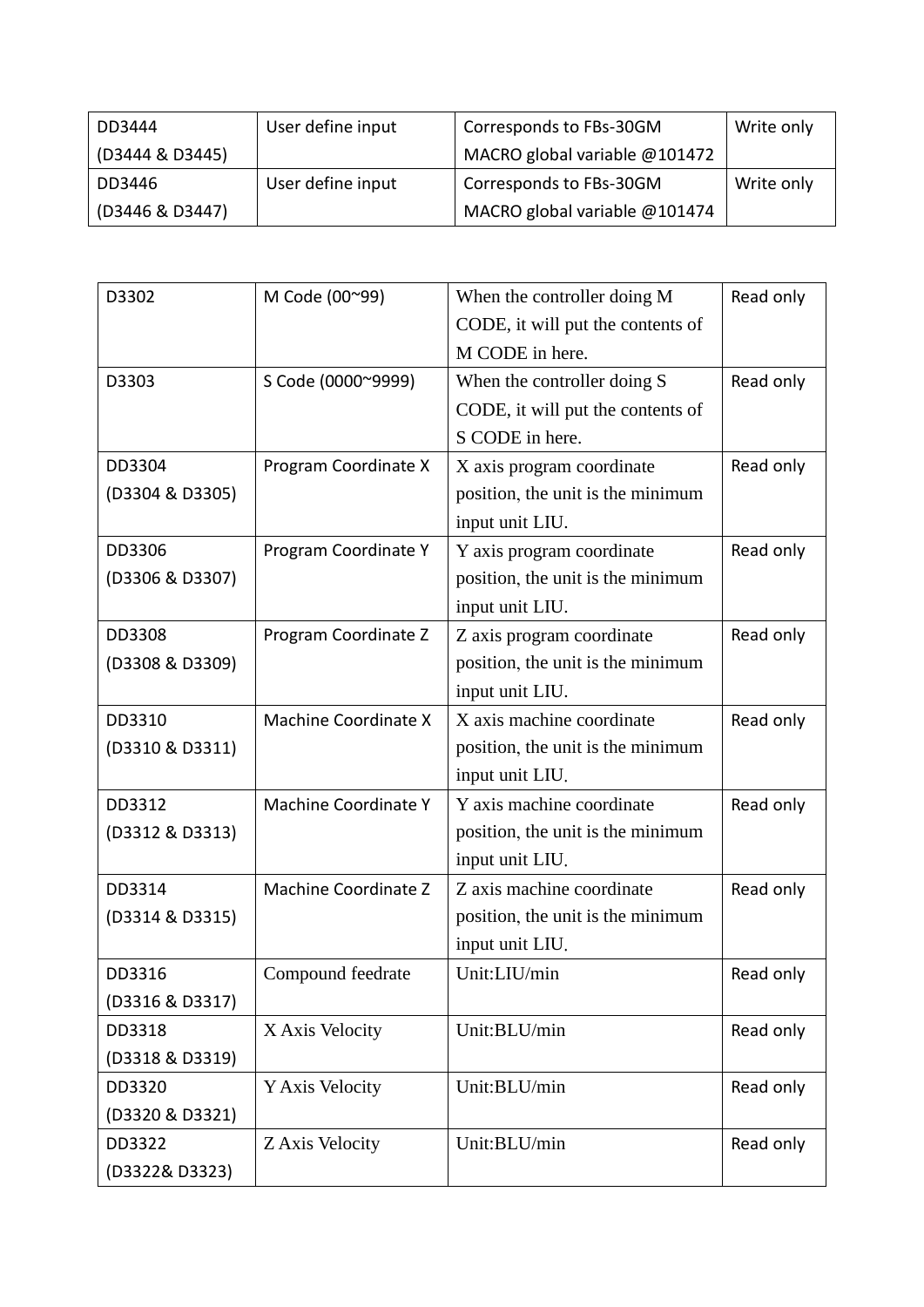| DD3352          | User define output | Corresponds to FBs-30GM       | Read only |
|-----------------|--------------------|-------------------------------|-----------|
| (D3352 & D3353) |                    | MACRO global variable @101252 |           |
| DD3354          | User define output | Corresponds to FBs-30GM       | Read only |
| (D3354 & D3355) |                    | MACRO global variable @101254 |           |
| DD3356          | User define output | Corresponds to FBs-30GM       | Read only |
| (D3356 & D3357) |                    | MACRO global variable @101256 |           |
| DD3358          | User define output | Corresponds to FBs-30GM       | Read only |
| (D3358 & D3359) |                    | MACRO global variable @101258 |           |
| DD3360          | User define output | Corresponds to FBs-30GM       | Read only |
| (D3360 & D3361) |                    | MACRO global variable @101260 |           |
| DD3362          | User define output | Corresponds to FBs-30GM       | Read only |
| (D3362 & D3363) |                    | MACRO global variable @101262 |           |
| DD3364          | User define output | Corresponds to FBs-30GM       | Read only |
| (D3364 & D3365) |                    | MACRO global variable @101264 |           |
| DD3366          | User define output | Corresponds to FBs-30GM       | Read only |
| (D3366 & D3367) |                    | MACRO global variable @101266 |           |
| DD3368          | User define output | Corresponds to FBs-30GM       | Read only |
| (D3368 & D3369) |                    | MACRO global variable @101268 |           |
| DD3370          | User define output | Corresponds to FBs-30GM       | Read only |
| (D3370& D3371)  |                    | MACRO global variable @101270 |           |
| DD3372          | User define output | Corresponds to FBs-30GM       | Read only |
| (D3372 & D3373) |                    | MACRO global variable @101272 |           |
| DD3374          | User define output | Corresponds to FBs-30GM       | Read only |
| (D3374 & D3375) |                    | MACRO global variable @101274 |           |
| DD3376          | User define output | Corresponds to FBs-30GM       | Read only |
| (D3376 & D3377) |                    | MACRO global variable @101276 |           |
| DD3378          | User define output | Corresponds to FBs-30GM       | Read only |
| (D3378 & D3379) |                    | MACRO global variable @101278 |           |
| DD3380          | User define output | Corresponds to FBs-30GM       | Read only |
| (D3380 & D3381) |                    | MACRO global variable @101280 |           |
| DD3382          | User define output | Corresponds to FBs-30GM       | Read only |
| (D3382 & D3383) |                    | MACRO global variable @101282 |           |
| DD3384          | User define output | Corresponds to FBs-30GM       | Read only |
| (D3384 & D3385) |                    | MACRO global variable @101284 |           |
| DD3386          | User define output | Corresponds to FBs-30GM       | Read only |
| (D3386 & D3387) |                    | MACRO global variable @101286 |           |
| DD3388          | User define output | Corresponds to FBs-30GM       | Read only |
| (D3388 & D3389) |                    | MACRO global variable @101288 |           |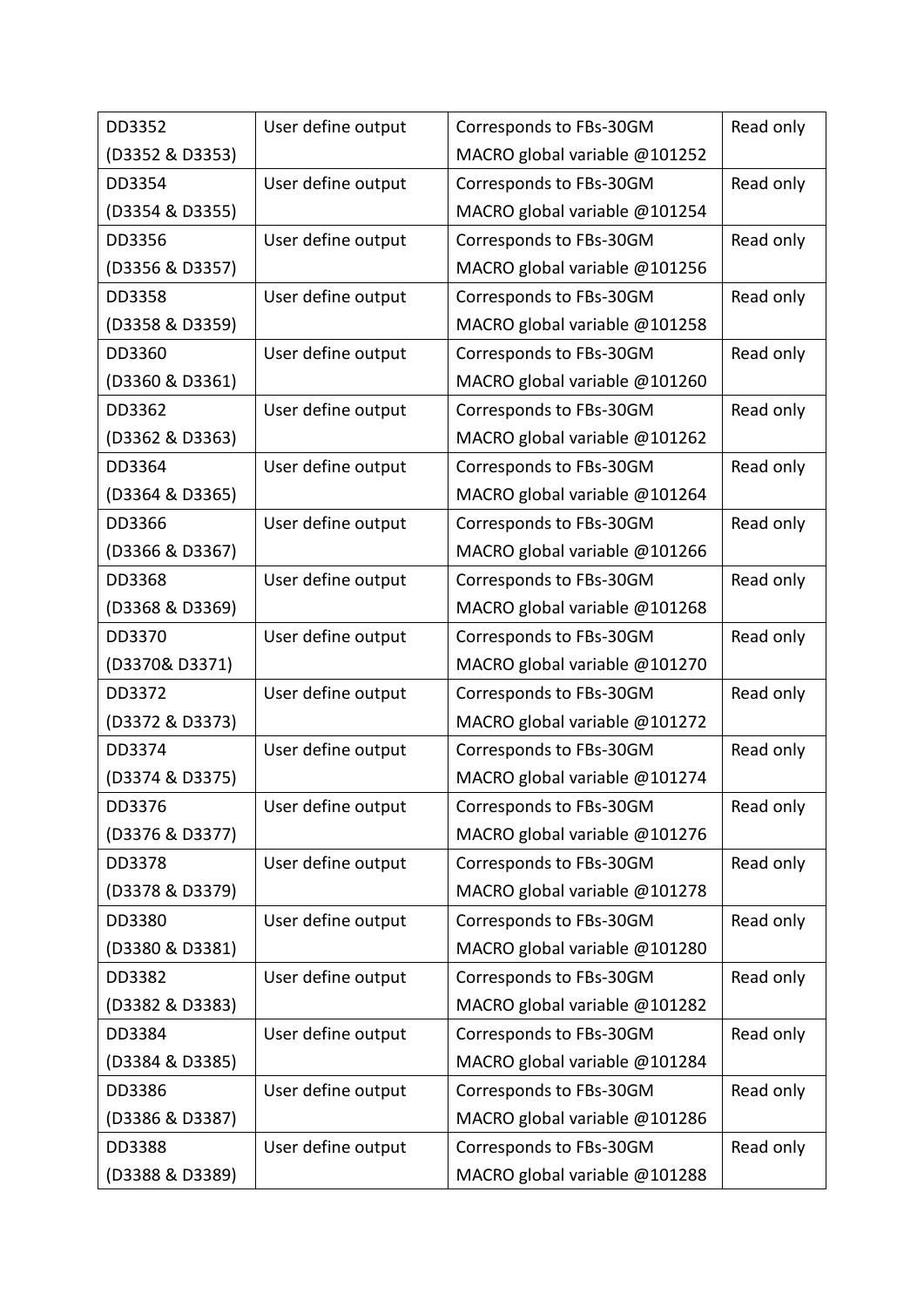| DD3390          | User define output | Corresponds to FBs-30GM       | Read only |
|-----------------|--------------------|-------------------------------|-----------|
| (D3390 & D3391) |                    | MACRO global variable @101290 |           |